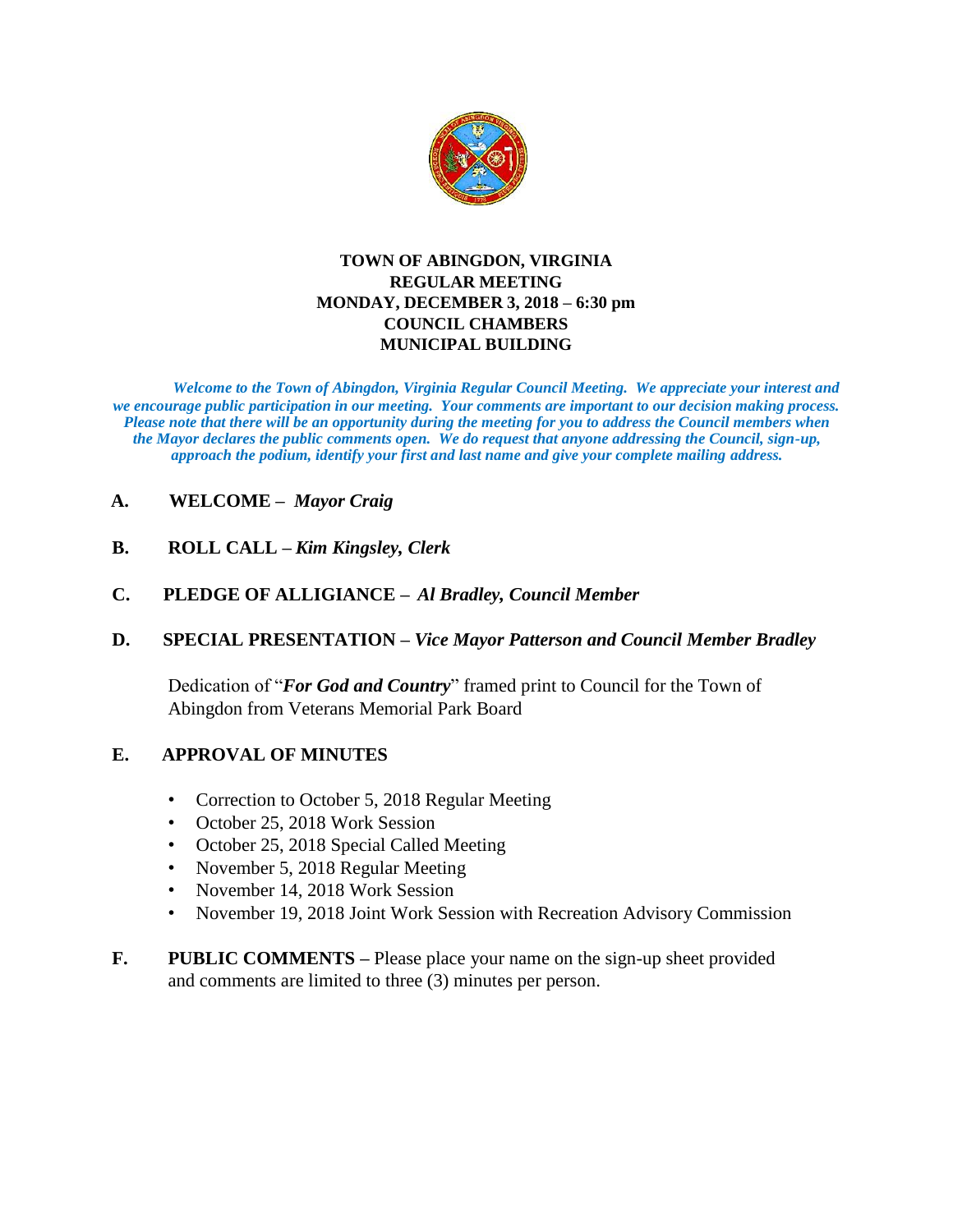Page 2 December 3, 2018 Council Meeting

### **G. RESOLUTIONS –**

1. Resolution to facilitate obtaining financial assistance from the United States Department of Agriculture for the purchase of a vehicle for the Abingdon Police Department and approval of Code of Conduct – *Tony Sullivan, Chief of Police*

## **H PETITIONS, PUBLIC HEARINGS AND FIRST READING OF ORDINANCES - NONE**

**I. SECOND READINGS – NONE**

### **J. CONSIDERATION OF BIDS – NONE**

### **K. REPORTS FROM THE INTERIM TOWN MANAGER**

- 1. Presentation regarding Fields Penn 1860 Museum committee. *Jason Boswell, Interim Town Planner*
- 2. Presentation from Mike Pulice with Department of Historic Resources regarding Fields Penn 1860 Museum– *Jason Boswell, Interim Town Planner*
- 3. Presentation of 2017-2018 Financial Audit for the Town of Abingdon *– Brown, Edwards & Company*
- 4. Consideration of funding for proposed Great Knob Mountain Bike Park *Jayne Duehring, Director of Tourism*
- 5. Consideration of awarding EPR contract to complete the 2018 Comprehensive Plan. – *Jason Boswell, Interim Town Planner*
- 6. Update regarding members selected to serve on Town Code/Ordinance Committee to review current code and suggest updates. *Ken Vittum, Interim Town Manager*
- 7. Update from committee regarding the Summers Law Office. *Ken Vittum, Interim Town Manager*
- 8. Discussion regarding alternative election of mayor and council at November general election in cities and towns. – *Al Bradley, Council Member*

## **L. OLD BUSINESS/MATTERS NOT ON THE AGENDA**

### **M. COUNCIL MEMBER REPORTS**